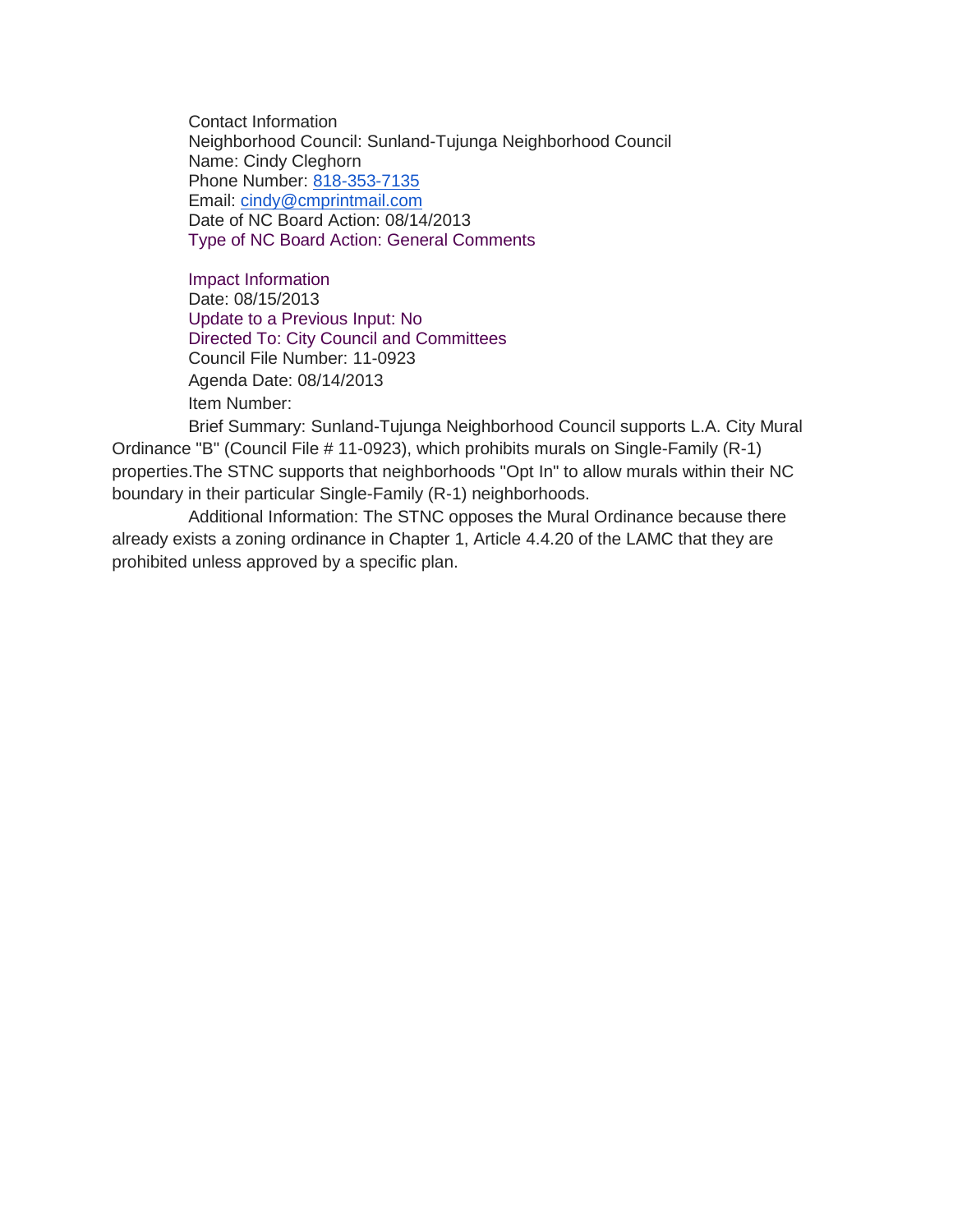### **Sunland-Tujunga Neighborhood Council Board Meeting Minutes August 14, 2013**

Attendance: 58 Audience: 43, Board: 15

**Call to Order** at 7:10 by Mark Seigel, STNC President with the Flag Salute. Quorum established with 13 board members: John Blue, Al Timins, Pat O'Brien, Araz Parseghian, Lydia Grant, Thomas Smoker Jr., Cindy Cleghorn, Mark Seigel, Melodee Patterson, Nina Royal, Ed Novy, Kresse Armour and Joe DeCenzo. Richard Stewart arrived at 7:25 p.m. Krystee Clark and Michael Jones had excused absences. (New board member, Susie Smith, is a part of the count).

### **1. Introductions:**

- $\circ$  Senior Lead LAPD Officer Rich Wall announced a drug bust of a drug house producing methamphetamine and the arrest of a 17-year old for 10 grand theft of autos in Tujunga (all Toyotas and Hondas). He advised stakeholders to lock their cars as the motor vehicle thefts of these cars only took the suspect 9 seconds. Stats are way down on crime in S-T. Next Tuesday is Neighborhood Watch at 6:30 at N. Valley City Hall.
- o Fire Dept. Capt. Tim Werle asked everyone to help prevent fire by clearing brush around their properties and keeping anything flammable away from their houses. As the temperatures rise, he reminded everyone to be vigilant of the heat and stay hydrated. He also talked about pothole repair work on Oro Vista between Foothill and Big T Canyon.
- o Marcos Sanchez, Field Deputy for Assembly member Bocanegra, invited everyone to a breakfast meeting on August 25 talk about water issues affecting the state and the district.
- o Wesly Hernandez, Field Deputy for Council District 7, reported that Councilmember Fuentes is chair the City Council's Energy & Environment Committee. The office has been dealing with a lot of building and safety issues.

# **2. President's Message**

**Open board seats**: Vacancies exist in regions 1 and 3. Susie Smith offered her availability for Region 1. She is involved in equestrian issues and is a small business owner. After questions from the audience and board **(Cleghorn/Smoker) moved that Susie Smith be appointed to the Region 1 position on the board. The motion carried unanimous.**

**Homeless Services Group:** Is meeting again to address an increase in the homeless living in the S-T area.

**Oro Vista Park:** The anticipated start date for work to begin on the passive park is Oct. 2013. **Verdugo Hills Pool**: The pool is being revamped. Mark asks that if anyone is interested in serving on the volunteer committee to please contact him as this group is being set up. **Community Garden**: STNC has opened an account with the Community Garden Council to support the community garden.

- **3. Approval of Minutes: (Cleghorn/Grant) moved to accept the minutes with corrections. The motion carried.**
- **4. Bureau of Street Services presentation:** Division Manager Keith Mozee reviewed different street resurfacing projects: He advised residents with questions to call: (213) 847-3200 to check on the status of any street. This is a direct line. He talked about their computer system which tracks work that they are doing. Lydia suggested using the cell phone app: MyLA311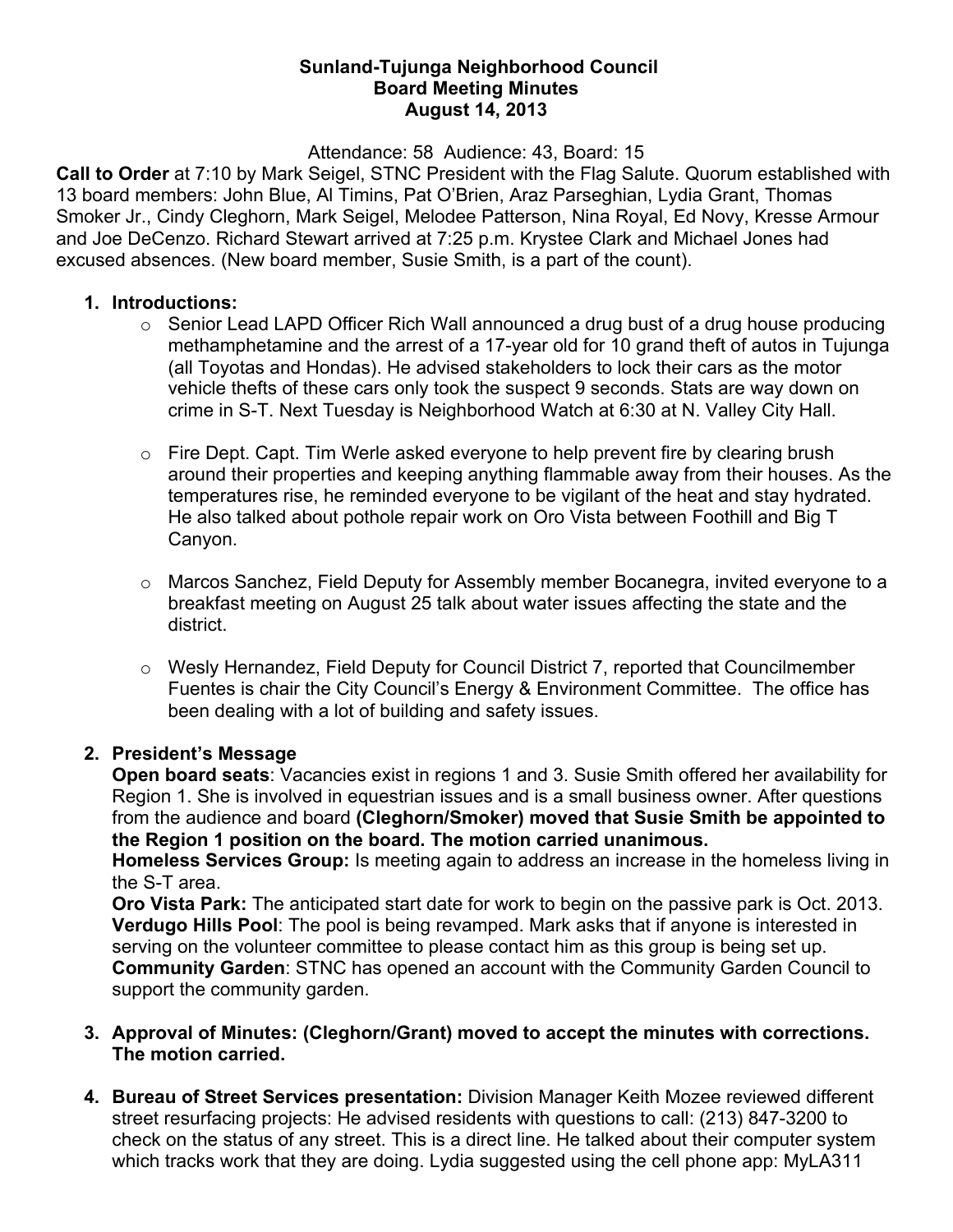which allows users to send a photo of any potholes they see with their locations to the City to have it logged into their database.

- **5. American Cancer Society presentation**: Michaela Chapman, representing S-T's Relay for Life fundraiser said she is looking for sponsors and volunteers for next April's event. On September 3, they will hold their Karaoke Kick off event at The Comfort & Joy Café.
- **6. Tuna Canyon Detention Station**: Lloyd Hitt updated the board on their last Working Group meeting with the City and the developer (before returning to City Council) to establish a historic monument as requested by the City Council motion passed in June. A map showing the area of the historic site, including parking, was presented by the developer's architect and attorney. At the close of the meeting, the developer's representative, Fred Gaines (attorney), announced that a lawsuit has been filed suing the City and opposing the historic monument. This news is a big disappointment for all involved in the progress made in the Working Group meetings that have included representation by the developer, City staff and community. Lloyd said 2,500 people were held at that detention camp when it was in operation. He displayed a 1946 map showing the detention camp at the current golf course site which shows the buildings and detail of the camp at that time.

**(Novy/Cleghorn) moved that STNC support the efforts of the Tuna Canyon Detention Station Coalition." The motion carried with one abstention (Blue).** 

**8. Letter to Director of Animal Services**: Lydia tabled this item until next month.

**9. Branding Initiative:** Board member Paolina Milana was not present for the meeting. (**Blue/Smoker) moved to table both motions until she is present. The motion carried unanimously.**

**10. Letter to support Equine Committee: (Cleghorn/Smoker) moved to support a letter regarding the Equine Committee.** Mary Benson explained that the Equine Advisory Committee has sought a grant to restore the Graveyard Trail, a National Forest trail from Haines Canyon to Big Tujunga Canyon, and to restore the Doc Larson Trail. The letter of support is an effort to partner with the Committee in their efforts to restore the natural habitats and trails in the Forest. **The motion carried unanimously.**

# **11. Public Comments:**

- Roger Klemm said the Sunland Welcome Nature Garden is growing wonderfully.
- Sheri Smith of Little Landers Historical Society thanked everyone for supporting the Centennial Rededication of Bolton Hall. On August 24 at 1 p.m. they will have a presentation on The History of the Sewing Machine.
- Wally Wharton said she is a candidate for Honorary Suppressive Person and gave reasons why.
- John Blue is proposing that during the Winter Olympics of 2014, that every USA athlete wear a rainbow colored label pin with the words, "Who am I to Judge?" to indicate their opposition to Russia's oppressive anti-democratic and anti-Gay laws.
- Resident Colleen Pathe talked about Going Green and her Turf business.
- Nina Royal talked about her newspaper "North Valley Reporter".
- Greg Chastan reported the safety problems of overnight parking of oversized trucks on Foothill Blvd. opposite Sunland Park and the Commerce Center.
- Melodee Patterson announced her candidacy for Honorary Mayor of S-T. She is raising money for American Cancer Society Relay for Life. Also, she mentioned that Thomas Smoker Jr. is running for Honorary Mayor to raise money for the American Legion. She also thanked Double Deal Pizza in Sunland for providing the refreshments for the STNC meeting.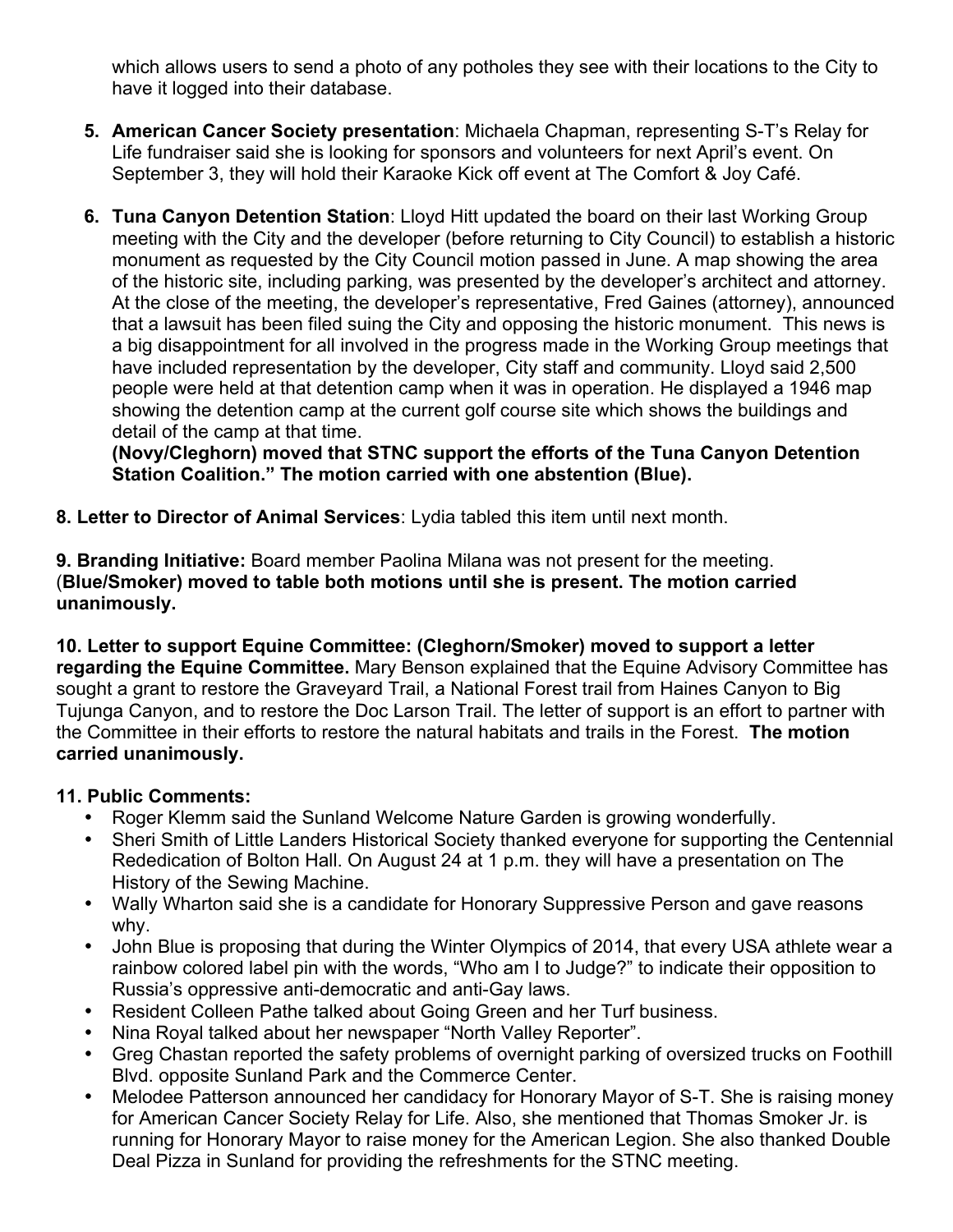- Lydia Grant said that four new schools in L.A. are using the Parent Trigger legislation that the community helped bring to fruition. She is also trying to set up a viewing of the new documentary about the Parent Trigger legislation. On another note, she suggested the website: www.Claw.org for an organization working to protect the wildlife corridors.
- John Blue pointed out that he saved the sign for Troy Burgers and felt it would be a good piece of folk art from the community.

12. **Motion: Code Enforcement Section of the Housing Department** – **(Royal/Patterson) moved that the STNC strongly requests that the Code Enforcement Section of the Housing Department be transferred to the Department of Building and Safety.** Discussion was lengthy. One point that was brought up was that this was the recommendation of former City Controller Wendy Greuel in 2012. The motion carried with three abstentions: **DeCenzo, Novy, & Armour.**

13. **Position letter supporting the Neighborhood Council Plan Review –(Cleghorn/Novy) moved that STNC collectively support all nine recommendations. The motion carried unanimously.**

14. **Neighborhood Council Elections (Cleghorn/Stewart) moved that STNC support the position letter that the City Council adopt an ordinance change to return the authority of NC elections to DONE/Empower LA in order to conduct NC board elections and to partner with the City Clerk for back office administrative services. That STNC recommends that wherever the draft ordinance shows "City Clerk is authorized," it be changed to "DONE/Empower LA is authorized." The motion carried unanimously.**

### 15. **Board Reports:**

- John Blue, Veterans Rep, offered to put together another presentation with Vector Control on the West Nile Virus.
- Al Timins, Seniors Rep, listed art classes being offered at the Senior Center in Sunland.
- Pat O'Brien, Veterans Rep, reported that the VA now has housing units available for homeless vets and services to help vets get benefits.
- Araz Parseghian asked for suggestions on ways Region 4 can help local businesses.
- Lydia Grant, Parent Rep, cautioned that children have returned to school so drivers need to be much more vigilant about kids crossing. Due to LAUSD changes, the "No Child Left Behind" program is not being implemented in the school system.
- Thomas Smoker Jr. announced his fundraiser BBQ dinner at and for the American Legion as he's running for Honorary Mayor. He also talked about the influx of massage parlors in our area.
- Richard Stewart, Environmental Rep, acknowledged Roger Klemm and Lloyd Hitt in their efforts to improve the environment.
- Ed Novy, Homeowner's Rep, predicted that the new DWP contract will increase fees by \$40 a year, for homeowners. Councilmembers Krekorian and Fuentes will be participating in the meeting on this issue.
- Kresse Armour, Region 1, noted the problems with street paving in her region and urged everyone to register their complaints at the phone number given in the presentation. (213) 847-3200.
- Joe DeCenzo, Poets and Writers rep, announced that Councilmember Fuentes has acknowledged the S-T area with a proclamation for Bolton Hall Day and the Artist Day Games. He announced the next Village Poets meeting at McGroarty, Aug. 24 at 4:30 p.m.

16. **Pedestrian Advisory Committee**: Cindy asked for a stakeholder to volunteer to serve as a rep on this City committee geared to developing pedestrian-friendly areas.

# 17. **Group Rep Reports:**